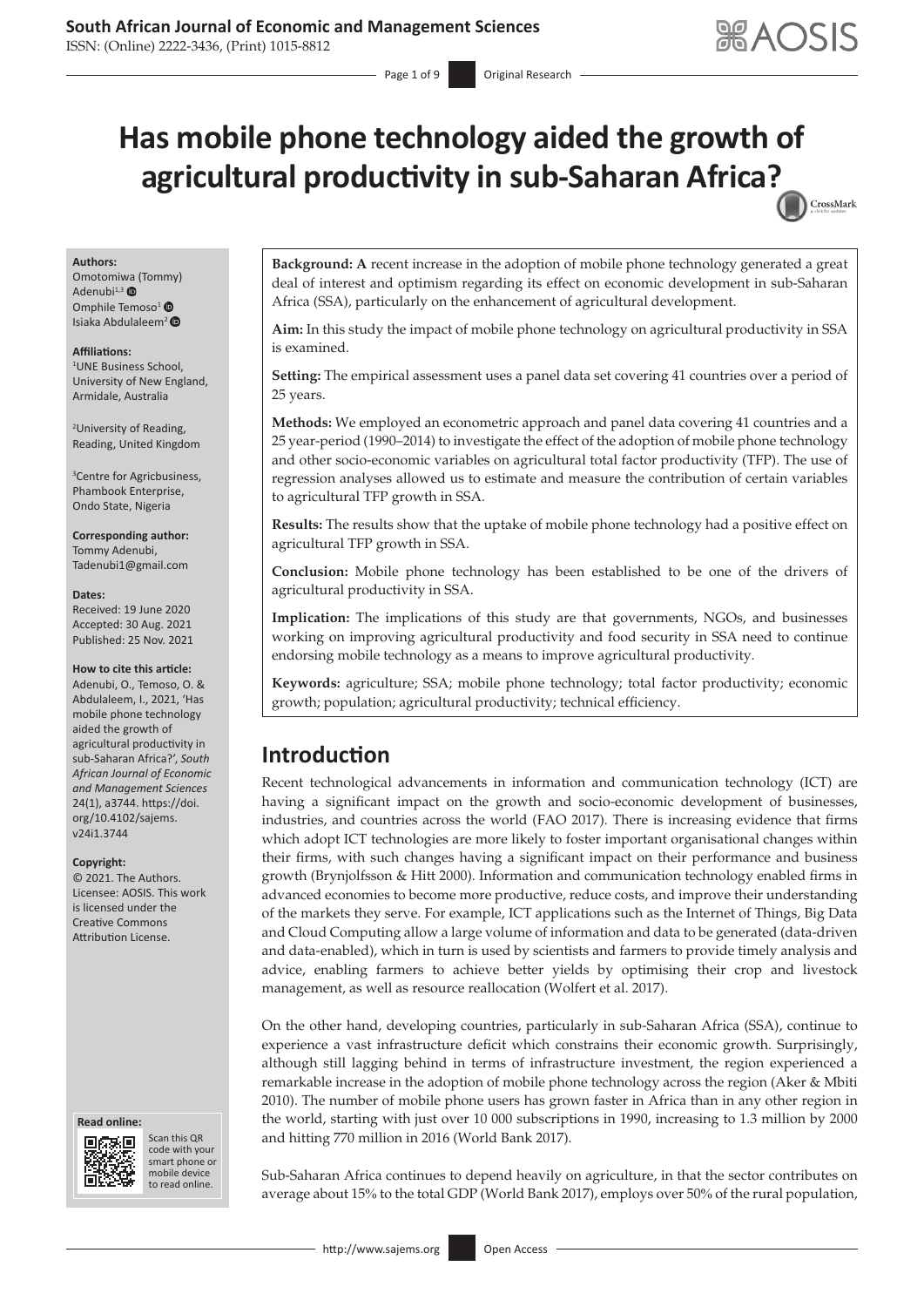being the primary source of livelihood for 10% – 25% of the urban population (Organization for Economic Co-operation and Development [OECD] & Food and Agriculture Organization of the United Nations [FAO] 2017). However, despite the importance of the sector to the economy and people of SSA, there is evidence that relative to other developing regions (Asia and Latin America), the agriculture performance in the SSA region continues to lag behind, and one of the contributing factors to this poor performance is its low agricultural productivity.

There are several reasons identified in the literature for why SSA agriculture continues to perform poorly and lag behind the other regions. These include: low investment in infrastructure and agricultural research and development; slow reform of agricultural policies; low levels of education; poor weather conditions; poor trade reforms; and urbanisation (increased rural–urban migration) which have all contributed to low productivity. Therefore, improvement in agricultural productivity is considered essential for increasing the desirable agricultural output to meet the demands for food and raw materials arising out of a steady population growth (Coelli & Rao 2005).

Thus, the recent increase in the adoption of ICT technologies, such as mobile phone technology, provides opportunities for improving agricultural productivity in developing regions, for example, mobile phones have the potential to reduce information and coordination costs, which enables greater farmer participation in commercial agriculture (FAO 2017). Mobile phone technology could help smallholder farmers to access critical inputs such as credit, seeds, fertiliser and herbicides which might help improve productivity and food security. The development possibilities opened by the rapid increase in mobile phone technology have also been recognised by private, public and non-government organisations. These include: e-Agriculture Community of Practice (FAO), InfoDev (World Bank Group) and ICT-AGRI – research on the Internet of Things applications with a focus on precision farming applications on smaller farms.

However, despite indications of the impact of mobile phone technology on economic development (including in agriculture), there is limited empirical evidence of the impact that mobile phone technology has on agricultural productivity, particularly in developing countries. Thus, the purpose of this study is to provide empirical evidence of whether the recent increase in the uptake of mobile phone technology has had any effect upon agricultural productivity in SSA. Specifically, we seek answers to the following questions:

- To what extent has mobile phone technology helped in improving agricultural productivity?
- Across different income groups, to what extent does the impact of mobile phone technology on agriculture vary?

There is a substantial amount of material on the topic of agricultural productivity in SSA (Block 1994; Fuglie & Rada hypothesised to have an effect upon agricultural productivity, these included: investment in research and development; input subsidies; commodity price intervention; human capital development; investment in the education and health of the labour force; infrastructure investment; and political stability. Heshmati and Kumbhakar (2011) observed that investment in agricultural research through technical change provided a mechanism for TFP growth, while the other variables provided an enabling environment for economic growth by, for example, facilitating the access farmers have to new technologies and markets. This paper fills a gap in the literature by looking at the impact of mobile phone technology on agricultural productivity in

SSA, across different countries over a period of 25 years. The study covers a broader geographical scope and a longer period of time, providing a high degree of robustness in the results. The study also contributes to literature by examining the impact of mobile technology on agricultural productivity, specifically, rather than addressing broader economic growth, or singling out an agricultural product. The relatively long time series data employed in the study has the ability to measure the effect of pre- and post-mobile phone technology on agricultural productivity, thus allowing multi-temporal and multi- spatial comparisons. The results of the study could help policymakers make the case to extend mobile phone coverage to states, regions and provinces where it is currently lacking.

2012; Lusigi & Thirtle 1997; Thirtle, Hadley & Townsend 1995). In different studies, various approaches are employed to estimate agricultural TFP growth in SSA, with different sample sizes, methods, and time periods. The majority of these studies conclude that there was a slow growth in agricultural TFP in the 1960s, negative growth in the 1970s, followed by a slow recovery in the 1980s and subsequent years. Overall TFP growth has been below 1% annually since 1961 (Fuglie & Rada 2012). Fuglie and Rada (2012) employed multivariate regression analysis to examine factors,

The remainder of this paper is organised as follows. In section 2, studies on the impact of mobile phone technology (and other ICT technologies) on agriculture are reviewed. In section 3, the data and sources of data are described. In section 4, empirical strategy and data used in the empirical analysis are described. Section 5 presents the results and the main empirical findings. Finally, section 6 presents the summary and conclusion.

# **Literature review: Mobile phone technology (information and communication) and agricultural development**

The rapid growth of telecommunications in developing countries, particularly the uptake of mobile technology and coverage, is creating a great interest in its potential impact on agricultural development. It has long been recognised that there exists a positive relationship between investing capital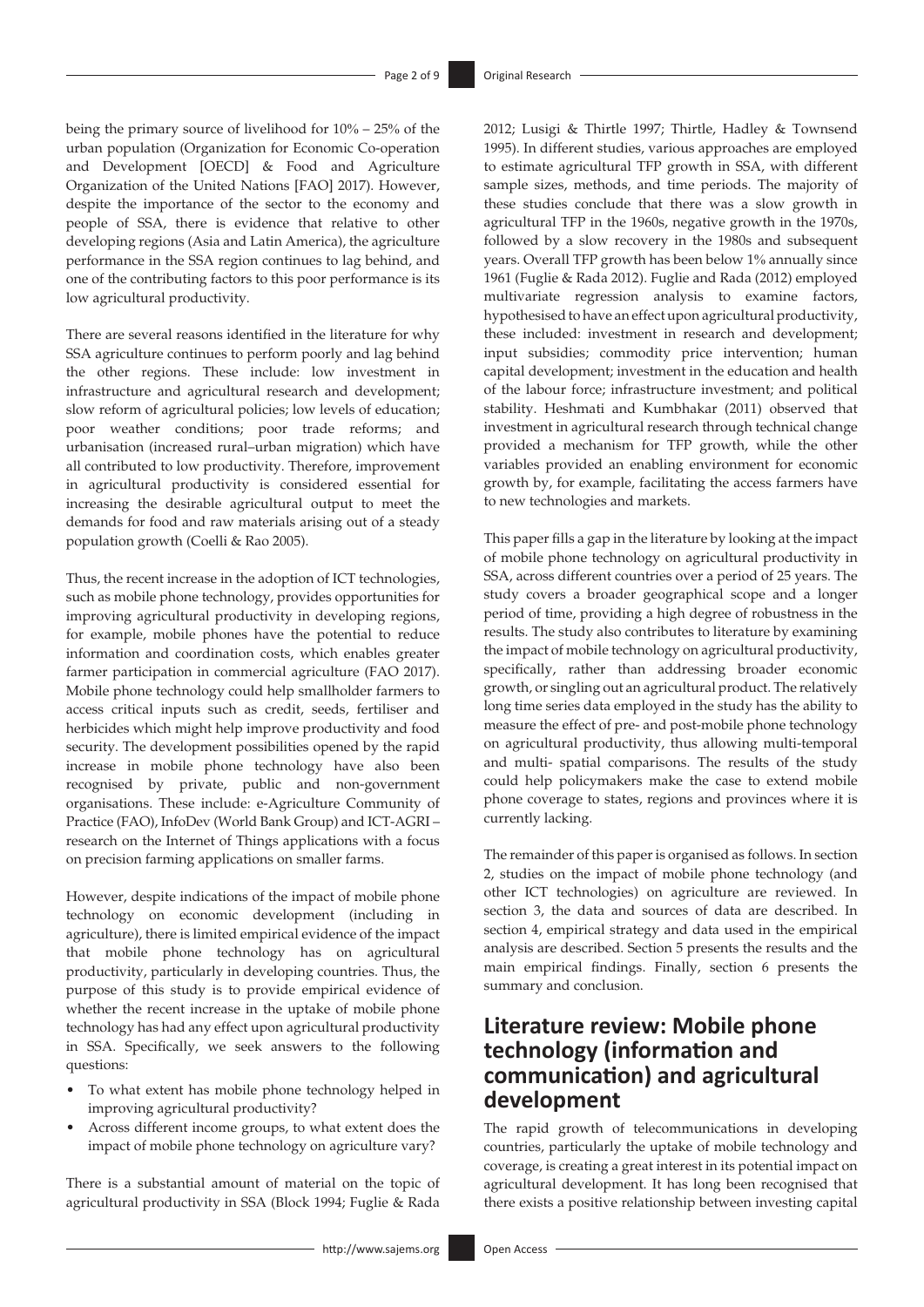in infrastructure such as communication facilities and agricultural development (Antle 1983).

In recent times, empirical evidence of the impact of mobile technology (ICT) on agricultural development, has been growing (FAO 2017). Table 1 provides a summary of some of these studies. In a study by Lum (2011), the impact of mobile phones on economic development and growth through econometric analysis, using panel data for 182 countries, is examined. The conclusion is that there is a positive relationship between mobile phone and economic development in developing countries; therefore, an increase in the number of mobile phone users leads to an increase in real GDP per capita.

Nnadi et al. (2012) observed that ICT is a medium that has radically improved interaction around the globe, implying the need to create a strong link characterised by the impeccable flow of information; this is because ICT improves the quality and timing of information between extension agents and farmers, rather than passing information through a long bureaucratic chain. Employing data, collected through focus group discussions and interviews with fishermen and farmers across five states in India, Mittal, Gandhi and Tripathi (2010) remarked that mobile phones enabled the respondents to receive timely information, assisting them to increase their yields. In Africa, generally, a large amount of research has shown that an enabling environment relying on free communication and ICT, among other factors, is required for long-term social and economic development (Perez-Estebanez et al. 2017).

One of the highly cited papers on this topic, is a study by Aker and Mbiti (2010) which examined the evolution of mobile coverage and its adoption in SSA, as well the main channels through which mobile phones could enhance economic outcomes and improve economic development. The report concluded that mobile phones have the potential to benefit consumer and producer welfare, and perhaps broaden

economic development. Using secondary market data on grains from Niger, Aker (2008) examined the impact of the use of mobile phones on the market performance of grain. It is concluded that the use of mobile phone technology reduced dispersion of grain prices across domestic and cross-border markets. Furthermore, mobile phones helped traders to reduce search costs, have better access to market information and reduce inefficiency in moving goods across markets.

In Malawi, Katengeza et al. (2011) assessed the drivers of the adoption by smallholder farmers of mobile phone technology for agricultural marketing. Asset ownership was found to play a critical role in enhancing the acceptance of mobile phone technology. In the study, the need is emphasised to improve farmers' access to mobile phones for agricultural marketing. Moreover, it recommended the need to foster a collaborative relationship between government and network operators which should reduce calling tariffs to enhance use, while investment in infrastructure must be increased as well.

Despite a growing number of studies on the impact of mobile phone technology on different aspects of agricultural development, there is to the best of our knowledge, no study that has evaluated the impact of mobile phone technology on agricultural productivity in SSA, extensively covering countries in multiple periods. This study contributes to the literature by examining the impact of mobile phones on agricultural productivity. Thus, rather than addressing broader economic growth, or singling out an agricultural product, we focus on the agricultural productivity. The results of the study could help policymakers make the case to extend mobile phone coverage to states, regions or provinces where it is currently lacking. This study aims to contribute to the existing literature and create a background for further research into the role of mobile phones in the agricultural sector in SSA and elsewhere.

**TABLE 1:** Selected empirical studies on the impact of mobile (information and communication) technology on agriculture.

| Study                                     | <b>Study site</b>    | Type of ICT used                                                 | Purpose of ICT used for                                 | <b>Effects of intervention</b>                                                                                                        |
|-------------------------------------------|----------------------|------------------------------------------------------------------|---------------------------------------------------------|---------------------------------------------------------------------------------------------------------------------------------------|
| Aker (2008)                               | Niger                | Mobile phones                                                    | Market information                                      | • Reduction in search costs                                                                                                           |
|                                           |                      |                                                                  |                                                         | • Reduced grain-price dispersion across markets by a<br>minimum of $6.5\%$                                                            |
| Svenson & Yanagizaw (2009)                | Uganda               | Radio                                                            | Market information                                      | • Better bargaining power                                                                                                             |
|                                           |                      |                                                                  |                                                         | • Higher farm-gate prices                                                                                                             |
| Barrios, Joseph Ryan and<br>Daquis (2011) | Southern Philippines | Internet and optical media                                       | Information on agricultural<br>and farming technologies | • Higher farm income                                                                                                                  |
|                                           |                      |                                                                  |                                                         | • Better living conditions than that of control group                                                                                 |
| Fengying et al. (2011)                    | Ningxia, China       | Internet, Internet protocol<br>TV and Video                      | Village information centre                              | • Capability building                                                                                                                 |
|                                           |                      |                                                                  |                                                         | • Improved income and livelihoods                                                                                                     |
| Rizvi (2011)                              | India                | Mobile phone                                                     | Advisory service                                        | • Annual average income was 37% higher than that of<br>control group                                                                  |
|                                           |                      |                                                                  |                                                         | • Increase productivity and disease control                                                                                           |
| Muto and Yamano (2009)                    | Uganda               | Mobile phone                                                     | Exposed to mobile network                               | • Market participation of farmers who are in remote<br>areas and production of perishable crops                                       |
| Lokanathan et al. (2011)                  | Sri Lanka            | SMS, Internet                                                    | Price information                                       | • Farmers were able to increase income by about<br>USD0.045-0.09 per kg of their produce                                              |
|                                           |                      | WAP, Unstructured<br>Supplementary Service Data<br>and Telephone |                                                         | • Behavioural changes that aided farmers' ability to<br>coordinate supply and demand for agricultural<br>produce, given price signals |
| Raj et al. (2011)                         | Nagapattinam, India  | SMS & Interactive voice<br>response system, web pages            | Crop cultivation and nutrient<br>management practices   | • Significant reduction in cost of cultivation                                                                                        |
|                                           |                      |                                                                  |                                                         | • Net income of farmers grew by about $1.5\%$ – $2\%$ .                                                                               |

*Source*: Asenso-Okyere, K. & Mekonnen, D.A., 2012, 'The importance of ICTs in the provision of information for improving agricultural productivity and rural incomes in Africa', *African Human Development Report*, UNDP Sponsored research Series.

ICT, information and communication technology.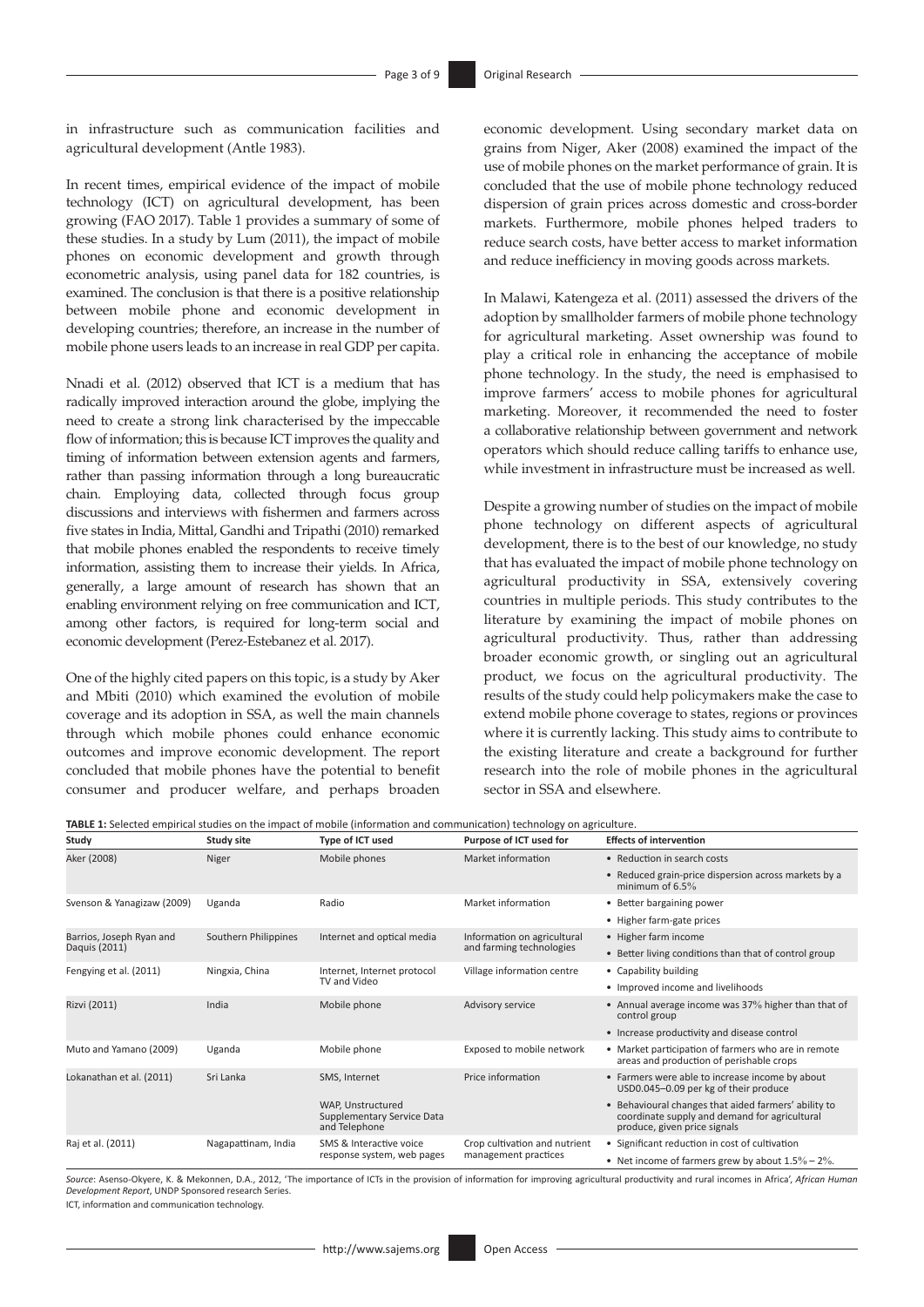## **Data**

## **Data sources and variable**

The description of the production input and output variables used in this study are discussed in Table 2, whilst their summary statistics are presented in Table 3

#### **Descriptive statistics**

The average for the 41 countries during the 25-year period over which the data were collected was 2.92 million worth of agricultural output, with an average harvested area of 4816.18 hectares of land, employing an average of 4.2 million persons in labour. There was an average fertiliser application of 54 327.5 metric tonnes of active ingredients (nitrogen, potassium and phosphorus). Output during the period was highly variable, ranging from \$34.8 million to over \$40 billion. Also, there was an average of 19.13 mobile phone

**TABLE 2:** Production and productivity variables.

subscriptions per 100 people, with a variability ranging from 0 to 171.38 subscriptions per 100 people. Table 2 provides a brief description of the variables employed in the study, while table 3 provides a summary of the descriptive statistics.

# **Methodology**

To achieve the objective of this study, two main empirical approaches were used. Firstly, agricultural TFP was estimated following an approach by Fuglie and Rada (2013). According to Coelli et al. (2005:62), 'in the presence of multiple outputs and inputs, total factor productivity may be defined as a ratio of aggregate output produced relative to aggregate input used'. In other words, the growth in the agricultural output of a country is dependent on the factors of production (land, labour, capital, materials), as well as increases in TFP – improvements in

| Variable                                                       | Data                                                                                                                                                                                                                                                                                                                                                                                                                                                                                                                                                                                                                                                                                                                                                                                                                                                                                                                                                                                                                                                                                                                               |
|----------------------------------------------------------------|------------------------------------------------------------------------------------------------------------------------------------------------------------------------------------------------------------------------------------------------------------------------------------------------------------------------------------------------------------------------------------------------------------------------------------------------------------------------------------------------------------------------------------------------------------------------------------------------------------------------------------------------------------------------------------------------------------------------------------------------------------------------------------------------------------------------------------------------------------------------------------------------------------------------------------------------------------------------------------------------------------------------------------------------------------------------------------------------------------------------------------|
| Agricultural output                                            | The data for this variable were obtained from FAO. Data on agricultural production include those on gross and net production values, in<br>constant international US dollars, as well as gross production values, in constant current US\$ and local currency units; for various food and<br>agriculture commodities and aggregates thereof, expressed in both total value and value per capita.                                                                                                                                                                                                                                                                                                                                                                                                                                                                                                                                                                                                                                                                                                                                   |
| Agricultural land                                              | The data for this variable were obtained from the United States Department of Agriculture (USDA). It defines agricultural land as the area<br>under permanent (perennial) and annual crops, as well as permanent pasture. Cropland (permanent and annual) is further subdivided into<br>rain-fed areas and areas equipped for irrigation. Another reason for the preference of the FAO total harvested area for all crops, is that the FAO<br>cropland (arable land and permanent cropland) underestimates the growth in the actual area of crop cultivation, at least for some countries in<br>SSA (Fuglie & Rada 2013).                                                                                                                                                                                                                                                                                                                                                                                                                                                                                                          |
| Agricultural labour                                            | The data for agricultural labour were obtained from the USDA (which the USDA sourced from the FAO farm labour estimates). It defines<br>agricultural labour or farm labour, based on the FAO definition, which is the total number of adults (males and females) who are economically<br>active in agriculture. These FAO estimates were used for all countries except Nigeria, where labour estimates are derived from extrapolating<br>FAO data for 1961–1966, assuming a 2% annual growth rate (this follows Fuglie and Rada [2013]).                                                                                                                                                                                                                                                                                                                                                                                                                                                                                                                                                                                           |
| Exchange rate                                                  | The data on exchange rate measures the rate of exchange between the relevant currency and a unit of the dollar. The data represent the<br>exchange rate as stipulated by the authorities. It is computed as a yearly average.                                                                                                                                                                                                                                                                                                                                                                                                                                                                                                                                                                                                                                                                                                                                                                                                                                                                                                      |
| Fertiliser                                                     | The data for fertiliser were obtained from the USDA. It defines fertiliser as the amount of inorganic nutrients applied to agricultural land<br>annually, measured as metric tonnes of nitrogen, phosphorus and potassium (N, P <sub>,</sub> O <sub>,</sub> and K,O). United States Department of Agriculture<br>sourced the data from the International Fertilizer Association, except for small countries, where data were sourced from the FAO.                                                                                                                                                                                                                                                                                                                                                                                                                                                                                                                                                                                                                                                                                 |
| Value of livestock                                             | FAO (Chilonda & Otte 2006) define the principal species of livestock as cattle, buffaloes, sheep, goats, pigs, chickens, ducks, turkeys and other<br>poultry. These include donkeys, horses, mules and camels. The Food and Agriculture Organization provides livestock unit coefficients based on<br>the weight of animals, that makes it possible to aggregate different livestock units. In producing a unit of livestock, data on donkeys, camels,<br>cattle, chicken, goats, horses, mules, pigs and sheep were collected from the FAO and aggregated for each country, using these coefficients.                                                                                                                                                                                                                                                                                                                                                                                                                                                                                                                             |
| Mobile phone cellular<br>subscription (per 100 people)         | The World Bank collects data from the International Telecommunication Union and World Telecommunication/ICT Development Report<br>databases. The World Bank defines mobile cellular telephone subscriptions as subscriptions to a public mobile telephone service that provide<br>access to the public-switched telephone network (PSTN) using cellular technology. The indicator includes (and is split into) the number of<br>post-paid subscriptions and the number of active pre-paid accounts (i.e. used during the last 3 months). The indicator applies to all mobile<br>cellular subscriptions offering voice communications. The use of mobile phones, according to the World Bank, did not start in SSA until the<br>beginning of the 1990s, and has grown significantly over the years, especially in the 2000s, when mobile subscriptions went from about 1.3<br>million in 2000 to about 770 million subscriptions in 2016, covering about 77% of the region's population. The core of this research is to assess<br>the impact and effect of this widespread communication tool on agricultural productivity in SSA. |
| Human capital index                                            | The human capital index was sourced from the Penn World Tables and is based on years of schooling and return to education. The Human<br>Capital Index quantifies the contribution of education to the productivity of the next generation of workers.                                                                                                                                                                                                                                                                                                                                                                                                                                                                                                                                                                                                                                                                                                                                                                                                                                                                              |
| Animal feed                                                    | The data for this variable were obtained from the USDA. It defines animal feed as the total crop production (with the exclusion of fodder),<br>animal and fish products used for feeding, measured in tonnes of dry matter (DM). United States Department of Agriculture sources these data<br>from the FAO commodity balance sheets.                                                                                                                                                                                                                                                                                                                                                                                                                                                                                                                                                                                                                                                                                                                                                                                              |
| HIV adult (% prevalence HIV adult)<br>(% prevalence age 15-49) | The data for adult HIV prevalence were collected from the World Bank. As defined by the World Bank, the prevalence of HIV refers to the<br>percentage of people, ages 15–49, who are infected with HIV. This pandemic has had an adverse effect on the growth of SSA's economy. Dixon,<br>McDonald and Roberts (2002) report that HIV/AIDS affected economic output negatively by $2\% - 4\%$ .                                                                                                                                                                                                                                                                                                                                                                                                                                                                                                                                                                                                                                                                                                                                    |
| Credit to agriculture                                          | The data for agricultural credit availability were collected from the FAOSTAT. It defines credit to agriculture as loans provided by the commercial<br>or private banking sector to producers in agriculture, forestry and fisheries, also including household producers, agribusiness and co-operatives.<br>The FAO indicates that the three subsectors of agriculture, forestry and fishing are disaggregated in some countries though not in others.                                                                                                                                                                                                                                                                                                                                                                                                                                                                                                                                                                                                                                                                            |
| Research expenditure                                           | The data on the research expenditure variable were obtained from FAOSTAT, sourced from Agricultural Science and Technology Indicators<br>(ASTI). The Agricultural Science and Technology Indicators collect primary time series data on the agricultural research capacity and<br>spending levels through national surveys. Data collection is done via country focal points distributing survey forms to agencies engaging<br>in agricultural research.                                                                                                                                                                                                                                                                                                                                                                                                                                                                                                                                                                                                                                                                           |
| Safety and rule of law                                         | The data for the safety and rule of law variable were obtained from the 2017 MO Ibrahim Index of African Governance (IIAG). Features that are<br>identified in this index are the independence of the judiciary from the influence of external factors, the ability of the judiciary to autonomously<br>review and interpret existing laws, legislations and policy, and the process of appointing and removing national-level judges.                                                                                                                                                                                                                                                                                                                                                                                                                                                                                                                                                                                                                                                                                             |
| Infrastructure                                                 | The data for the infrastructure variable were obtained from the 2017 MO Ibrahim Index of African Governance (IIAG). Features that are<br>identified are the extent to which the public is satisfied with government's maintenance of roads and bridges, the adequacy of the rail network<br>for business needs and the quality of air transport with aviation safety.                                                                                                                                                                                                                                                                                                                                                                                                                                                                                                                                                                                                                                                                                                                                                              |
|                                                                | Ratio of refugees to total population The data for ratio of refugees to the total population were obtained by dividing the number of refugees in each country by its total population.<br>The total population data were sourced from the FAO, while those of the refugees were sourced from the World Bank. According to the World<br>Bank (2017), refugees are people who are recognised as 'refugees under the 1951 Convention Relating to the Status of Refugees, or its 1967<br>Protocol, the 1969 Organization of African Unity Convention Governing the Specific Aspects of Refugee Problems in Africa, people recognised as<br>refugees in accordance with the UNHCR (United Nations High Commissioner for Refugees) statute, people granted refugee-like humanitarian<br>status and people provided with temporary protection' and generally covers people who have lost their homes and means of livelihood.                                                                                                                                                                                                             |

FAO, Food and Agriculture Organization; USDA, United States Department of Agriculture; SSA, sub-Saharan Africa; HIV, human immunodeficiency virus; ICT, information and communication technology.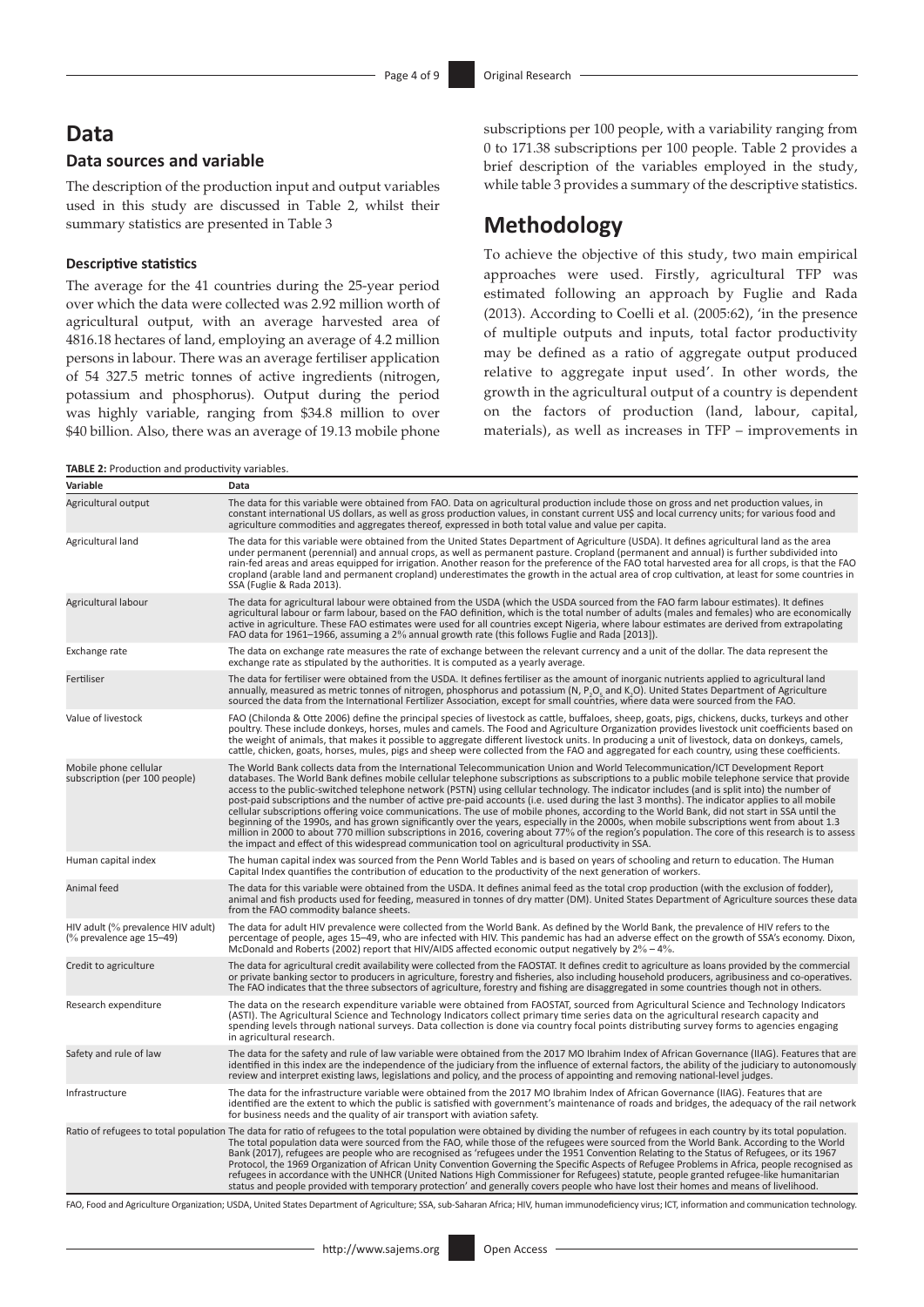**TABLE 3:** Summary of descriptive statistics.

| Variable name                       | Mean         | <b>SD</b>      | Minimum      | Maximum    |
|-------------------------------------|--------------|----------------|--------------|------------|
| Output (1000 Int. US dollars)       | 2920378.80   | 152 871.80     | 34 816.90    | 40 358 467 |
| Agricultural Productivity (TFP)     | 94.3626      | 16.76876       | 49.80483     | 163.9567   |
| Agricultural Land (ha)              | 4816.20      | 223.8          | 72.9         | 52 031.80  |
| Agricultural Labour (persons)       | 4252.10      | 172.7          | 108          | 38 936.00  |
| Livestock (head)                    | 8537.80      | 406.9          | 14.6         | 82 856.70  |
| Capital (fixed capital \$US)        | 177.3        | 10.3           | 0.3          | 2357.00    |
| Refugee-population ratio            | $\mathbf{0}$ | 0.036          | $\mathbf{0}$ | 0.4        |
| Mobile (subscriptions/100 people)   | 19.1         | $\mathbf{1}$   | 0            | 171.4      |
| HIV (% of total population)         | 5.6          | 0.2            | 0.1          | 30         |
| Human capital (years of schooling)  | 1.6          | $\mathbf 0$    | $\mathbf{1}$ | 2.8        |
| Agricultural credit (\$US millions) | 179.9        | 15.6           | $\mathbf{0}$ | 3020.50    |
| Research Expenditure (2011 PPP\$US) | 67.3         | $\overline{7}$ | 0.2          | 967.7      |
| Safety law (index)                  | 52.7         | 0.5            | 7.6          | 84.5       |
| Infrastructure (index)              | 32.7         | 0.5            | 1.7          | 69.1       |
| Log (Exchange rate)                 | 4.4          | 3.2            | $-19.8$      | 10.4       |

SD, standard deviation; HIV, human immunodeficiency virus; PPP, Purchasing power parities.

the efficiency of an aggregate bundle of inputs (Fuglie  $\&$ Rada 2013). Following the estimation of TFP, panel data regression models were used to investigate the effect of several macro-economic variables, including mobile phone technology on agricultural TFP growth in 41 SSA countries for the 1990–2014 period.

### **Measuring agricultural total factor productivity indexes**

In order to estimate the TFP for the countries by adopting an approach from Fuglie and Rada (2013), the following Cobb-Douglas agricultural production function was used:

$$
\ln(Y_t) = \ln(A_0) + \sum_j [\mathcal{O}_j \ln(Z_{j_t}) + \theta_j \ln(X_{j_t})] + \varepsilon_t
$$
 [Eqn 1]

Where  $ln$  represents natural logarithms;  $Y<sub>t</sub>$  is output at time t;  $A_t$  is the productivity index at time *t* ( $A_0$  is the base-period productivity);  $X_{ij}$  is the measured quantity of 'the effective' quantity of input *j* (in constant quality units);  $Z_{ij}$  is a vector of quality shifters in input *j*, which may vary over time; Ø*<sup>j</sup>* is the elasticity in output with respect to input quality and the residual *ε<sup>t</sup>* includes TFP growth and random fluctuations in output:

$$
\ln\left(\widehat{TFP}_{t}\right) = \ln(Y_{t}) - \ln\left(\widehat{Y}_{t}\right) = \ln(Y_{t}) - \left\{\ln\left(\widehat{A}_{0}\right) + \sum_{j} \left[\widehat{\varnothing}_{j} \ln(Z_{ij}) + \widehat{\theta}_{j} \ln(X_{ji})\right]\right\}
$$
 [Eqn 2]

Given Equation (2), an index for TFP is derived which is the difference between current output and predicted output without technical change where  $TFP_t$  is simply  $TFP_t e^{ut}$  and  $\hat{A}_{0}$ ,  $\hat{A}_{0'}\hat{\theta}_0$  are estimated values from Equation (2):

$$
TFP_{t} = \frac{A_{t}}{A_{0}} = (S_{t}^{\alpha_{1}})(e^{\alpha_{2}w_{t}})
$$
 [Eqn 3]

where  $S<sub>t</sub>$  is local Research and Developmemnt (R&D) stock; *Wt* is a vector of other variables, affecting the rate of productivity growth, including technology spillover from outside sources and the enabling environment for technology

diffusion;  $\alpha_1$  is the elasticity of output with respect to local R&D stock (research elasticity);  $a_2$  is the vector of coefficients on *W*<sub>*t*</sub> variables.

From Equation (3) and taking natural logs, we arrive at:

$$
\ln\left(\widehat{TFP}_t\right) = \alpha_1 \ln\left[S_t\right] + \alpha_2 W_t + u_t \tag{Eqn 4}
$$

The regression provides estimates of the parameters  $\alpha_1$  and  $\alpha_2$ :

$$
\ln\left(\frac{Y_{ic}}{X_{jic}}\right) = \ln(A_0) + \sum_{j} \mathcal{O}_j \ln\left(Z_{jic}\right) + \sum_{j=1}^{j-1} \theta_j \left(\frac{X_{ji}}{X_{jic}}\right) + \eta_c + \varepsilon_{ic} \text{ [Eqn 5]}
$$

where  $\eta_c$  is a vector of country-specific random effects.

#### **Total factor productivity indexes**

Given the estimates of the parameters  $\widehat{\varnothing}_j$ ,  $\widehat{\varnothing}_j$  from Equation (5), growth in TFP over time is calculated for each country as:

$$
\ln\left(\frac{\widehat{TFP}_{\text{tc}}}{\widehat{TFP}_{\text{oc}}}\right) = \ln\left(\frac{Y_{\text{tc}}}{Y_{\text{oc}}}\right) - \Sigma_j \left[\widehat{\varnothing}_{j} \ln\left(\frac{Z_{\text{jtc}}}{Z_{\text{joc}}}\right) + \widehat{\varnothing}_{j} \ln\left(\frac{X_{\text{jtc}}}{X_{\text{joc}}}\right)\right]
$$
 [Eqn 6]

Therefore, the changes in TFP simply calculated by taking the difference between growth in aggregate output and aggregate inputs (adjusted for quality) for the individual country. By setting *TFPoc* = 100 as the base year, agricultural TFP indexes for all the countries in the region is derived. Using this approach, the indexes of agricultural TFP in the 41 countries for each year between 1991 and 2014 was estimated (Figure 1 provides average TFP scores estimated using this approach).

#### **Determinants of productivity growths**

Fuglie and Rada (2013) investigated the effects of a number of variables in agricultural Total Factor Productivity growth (TFP) in sub-Saharan Africa (SSA). The authors considered the effects of national investments in agriculture, international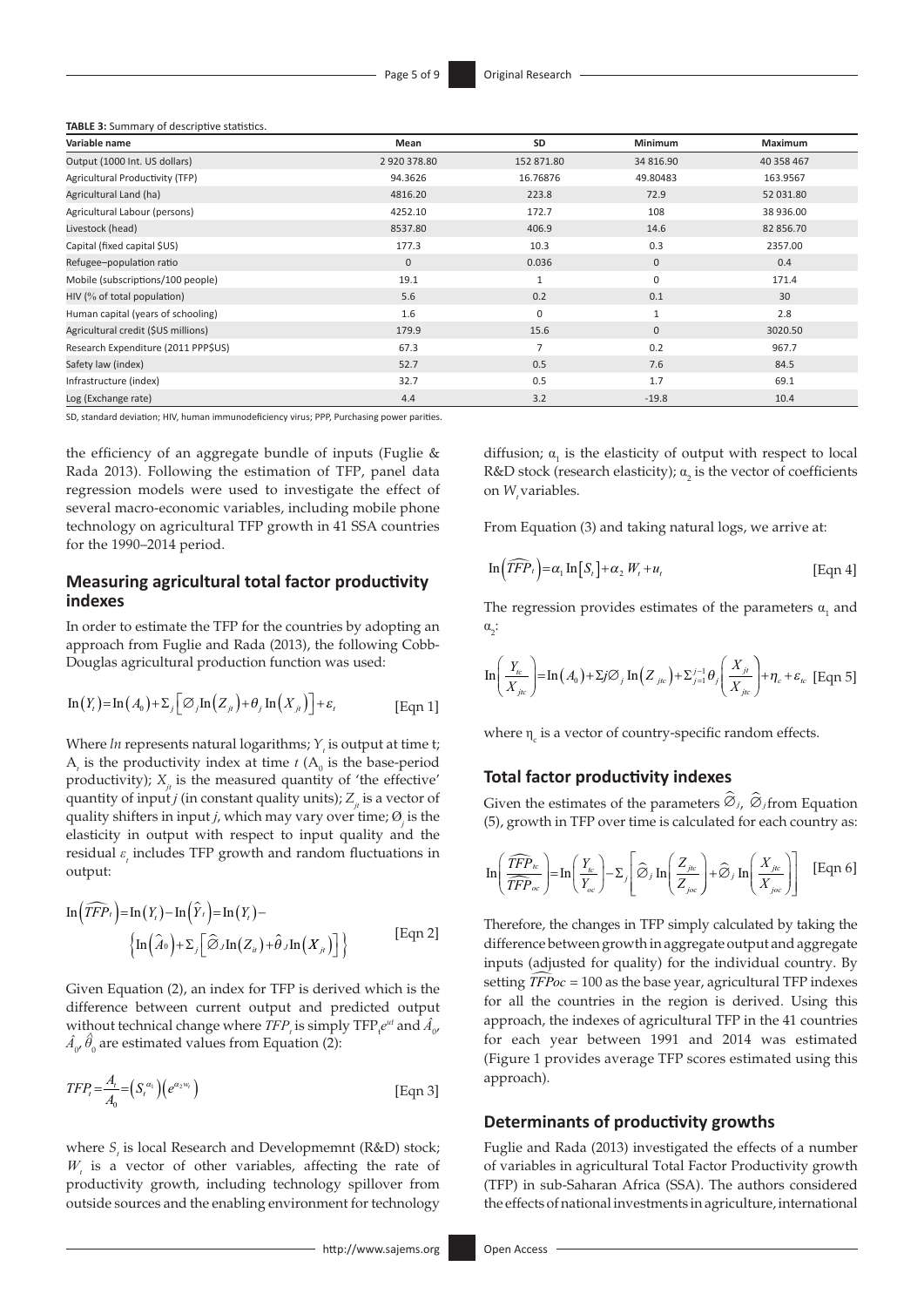agricultural research, 'enabling' variables for the diffusion of improved technologies, including farmer schooling and health (human capital), governance, and infrastructure. The authors further considered the effect of HIV/AIDS on the adult population, the incidence of armed conflict and nominal rate of assistance to agriculture on TFP growth. These guided our choice of variables (control variables) in estimating the impact on mobile technology on agricultural TFP growth in (SSA).

Using a similar approach to Fuglie and Rada (2013), we employed panel data to investigate the effects of a number of variables on agricultural TFP growth:

 $\log(TFP)$ = $\alpha_{\scriptscriptstyle 0}$  +  $\alpha_{\scriptscriptstyle 1}$ REFPROP +  $\alpha_{\scriptscriptstyle 2}$ MOBILE +  $\alpha_{\scriptscriptstyle 3}$ HIV +  $\alpha_{\scriptscriptstyle 4}$ HC +  $\alpha_s$ CREDIT +  $\alpha_s$ RESESP +  $\alpha_7$ INFRA +  $\alpha_s$ SAFELAW +  $\alpha_\text{\tiny{9}} \log \bigl( {\textit{EXCHANGERATE}} \bigr) {+} \, V_i$ 

[Eqn 7]

Where TFP represents Total Factor Productivity; REFPROP represents Refugee/Population ratio; Mobile represents Mobile phone subscriptions/100 persons; HIV represents percentage of the total population (15–49) having the virus; HC represents years of schooling and return to education; CREIT represents Agricultural Credits; RESESP represents Agricultural Research Capacity and Expenditure; INFRA represents the satisfaction of the public with basic infrastructural amenities; SAFELAW represents safety and rule of law; EXCHANGERATE denotes the rate at which the US dollar exchanges for the local currencies of countries included in our sample. We take the logarithmic transformation of exchange rate to stabilise the variance of our data.  $\alpha_{0}$ – $\alpha_{9}$  are vectors of unknown parameters to be estimated and *V<sup>i</sup>* represents random noise.

# **Results and discussion**

### **Agricultural productivity growth**

Figure 1 shows that the average level of agricultural productivity in sub-Saharan Africa is relatively high. Although Cameroon had the lowest average agricultural productivity between 1990 and 2014; the country's average agricultural productivity was as high as 73.87 during this period. Meanwhile, Uganda had the highest average agricultural productivity at 129.74.

#### **Baseline econometric analysis**

The baseline regression model is estimated, using the Least Squares Dummy Variables (LSDV) method. Results are presented in Tables 4–6. This section presents the results obtained from our baseline regression model using the LSDV technique. Spherical disturbances are ensured using the Driscoll-Kraay standard errors (Driscoll & Kraay 1998). Table 4 (column 1) provides the results obtained, using the LSDV method. The result suggests that agricultural productivity rises by 12.7%, with one additional person



Note: Blue bars show low-income countries, green represent upper middle-income countries and red bars lower middle-income countries.

\*Productivity values in ('000').

**FIGURE 1:** Average agricultural productivity in sub-Saharan Africa, 1990–2014.

**TABLE 4:** World Bank classification of sub-Saharan Africa countries grouped by income levels.

| Income group                                         | <b>Countries</b>                                                                                                                                                                                                                               |  |
|------------------------------------------------------|------------------------------------------------------------------------------------------------------------------------------------------------------------------------------------------------------------------------------------------------|--|
| Low-income sub-Saharan<br>African Countries          | Burkina Faso, Burundi, Central African Republic,<br>Chad, Congo, Dem. Rep., Ethiopia, Gambia, The<br>Guinea, Guinea-Bissau, Liberia, Madagascar,<br>Malawi, Mali, Mozambique, Niger, Rwanda, Sierra<br>Leone, Somalia, Sudan, Togo and Uganda. |  |
| Lower-middle income<br>sub-Saharan African Countries | Angola, Benin, Cabo Verde, Cameroon, Comoros,<br>Congo, Dem. Rep., Cote d'Ivoire, Djibouti, Eswatini,<br>Ghana, Kenya, Lesotho, Mauritania, Nigeria,<br>Senegal, Tanzania, Zambia and Zimbabwe.                                                |  |
| Upper-middle income<br>sub-Saharan African Countries | Botswana, Gabon, South Africa, Equatorial Guinea,<br>Namibia                                                                                                                                                                                   |  |

*Source*: Adapted from World Bank, 2021, *World Bank Country and Lending Groups*, viewed 01 August 2021, from [https://datahelpdesk.worldbank.org/knowledgebase/articles/](https://datahelpdesk.worldbank.org/knowledgebase/articles/​906519-world-bank-country-and-lending-groups) [906519-world-bank-country-and-lending-groups](https://datahelpdesk.worldbank.org/knowledgebase/articles/​906519-world-bank-country-and-lending-groups)

subscribing to a mobileconnection. This estimate supports the idea that mobile technology has been significant in driving agricultural productivity in sub-Saharan Africa.

#### **Control variables**

Turning to the results of the control variables, we find that HIV and human capital have a negative impact on agricultural productivity. However, the refugee population ratio and infrastructure have no significant impact on agricultural productivity.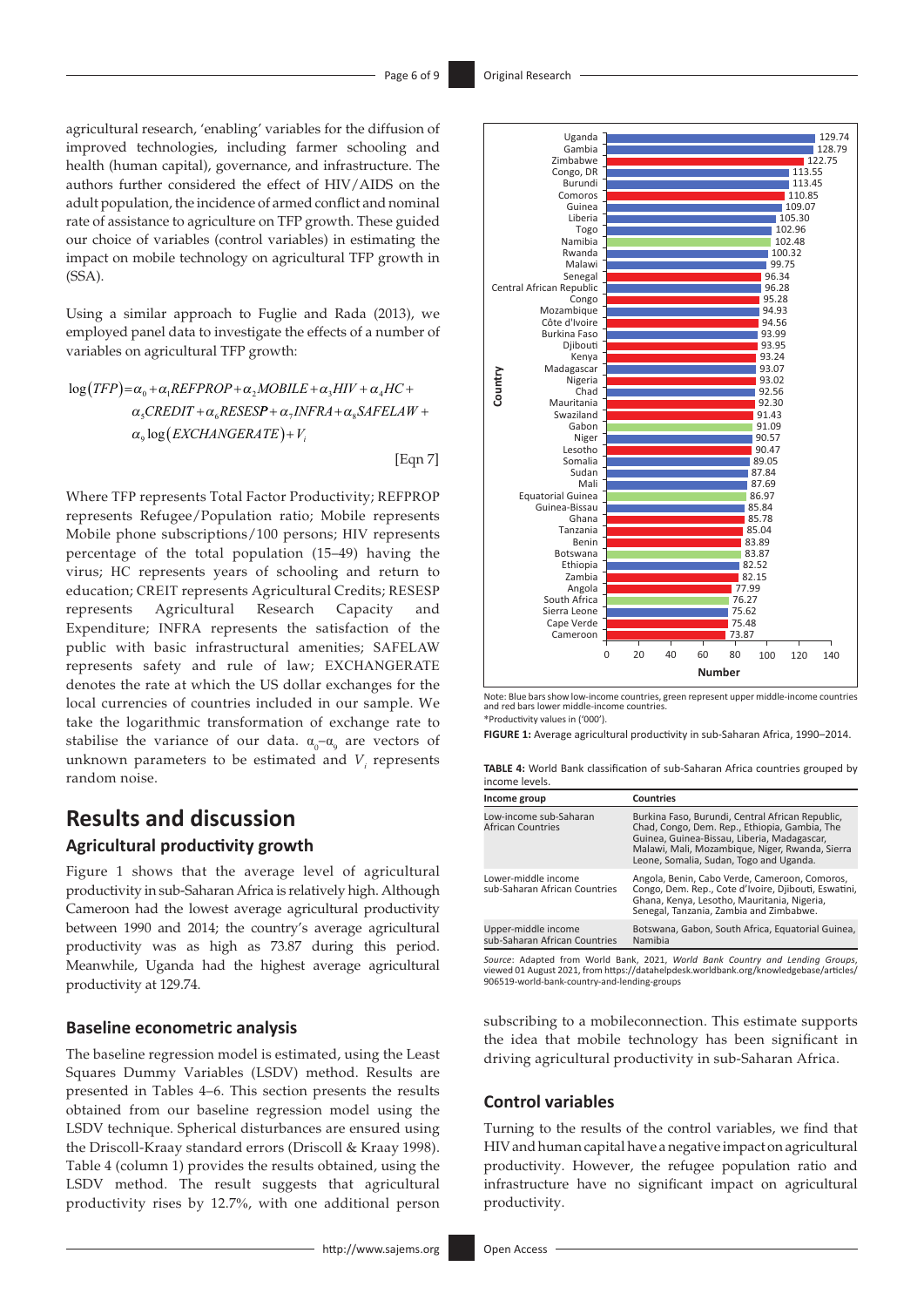### **Robustness tests**

## **Alternative estimation technique**

In testing the robustness of our results to an alternative estimation technique, we momentarily drop the LSDV technique and ensure spherical disturbances through a different method. Specifically, we employ the Pooled Ordinary Least Squares (POLS) method and adjust for heteroscedasticity and autocorrelation through the Newey-West standard errors (Newey & West 1987). Using the Hausman test (Hausman 1978), POLS and LSDV are compared and the result recommends the rejection of the null hypothesis that POLS is consistent. Consequently, the results of the POLS method may not be unaffected by endogeneity bias, possibly due to the omission of the country fixed effects. Unsurprisingly, the result obtained from the POLS technique is slightly different from that of the LSDV method. Using the POLS technique, the positive impact of mobile phone subscription on agricultural productivity reduces marginally to 11% at 5% significance level (Table 5, column 2).

#### **Impact of mobile technology on agricultural productivity by income groups**

Following the World Bank (2021) classification of countries by income levels, we split our sample into low income, lowermiddle income, and upper-middle income sub-Saharan African countries (See Table 4). The World Bank defines lowincome economies as those with a Gross National Income (GNI) per capita of \$1045 or less; lower middle-income with GNI per capita between \$1046 and \$4095; upper middleincome with GNI per capita between \$4096 and \$12 696. Subsequently, we investigate the extent to which the results vary across income levels, using the LSDV technique.

In the low-income sub-Saharan African countries, agricultural productivity rises by 29.8% with one additional person subscribing to a mobile phone (Table 6, column 1). Also, in the case of the lower-middle income sub-Saharan African countries, a similar increase in mobile subscriptions impacts positively on agriculture by about 16.5% (Table 6, column 2). The results obtained for low-income and lower-middle income sub-Saharan African countries are statistically significant at a 1% level. However, the positive impact of mobile subscription is notably higher in the case of the former. Moving on to the result obtained for the uppermiddle income sub-Saharan African countries, we find that phone subscription does not have a statistically significant impact on this group of countries.

#### **Controlling for countries with low total factor productivity**

As part of our sensitivity analysis, we utilise the LSDV method to investigate whether our results are driven by some countries recording the lowest average agricultural productivity during the timeframe of this study (i.e. 1990–2014). To this purpose, we exclude from our sample, Cameroon, Cape Verde and Sierra Leone; thereafter, agricultural productivity is again regressed on our set of explanatory variables. The results obtained are very similar to those obtained in the baseline

| Dependent variable: TFP | $\mathbf 1$ | $\overline{2}$ |  |
|-------------------------|-------------|----------------|--|
|                         | <b>LSDV</b> | <b>POLS</b>    |  |
| <b>REFPROP</b>          | 84.580      | 445.602*       |  |
|                         | (404.131)   | (247.380)      |  |
| <b>MOBILE</b>           | $0.127***$  | $0.110**$      |  |
|                         | (0.039)     | (0.055)        |  |
| <b>HIV</b>              | $-3.781***$ | $0.947*$       |  |
|                         | (0.465)     | (0.492)        |  |
| HC                      | -58.699 *** | $-0.923$       |  |
|                         | (15.804)    | (4.468)        |  |
| <b>CREDIT</b>           | 0.002       | $-0.002$       |  |
|                         | (0.002)     | (0.008)        |  |
| <b>RESEXP</b>           | $-0.002$    | 0.000          |  |
|                         | (0.003)     | (0.008)        |  |
| <b>INFRA</b>            | 0.090       | $-0.366$       |  |
|                         | (0.132)     | (0.229)        |  |
| SAFELAW                 | 0.091       | $-0.266**$     |  |
|                         | (0.117)     | (0.116)        |  |
| LOG (EXCHANGE RATE)     | $4.234*$    | 1.758          |  |
|                         | (2.100)     | (1.268)        |  |
| Constant                | 189.346***  | 109.494 ***    |  |
|                         | (25.718)    | (13.043)       |  |
| Observations            | 198         | 198            |  |
| <b>Country FE</b>       | Yes         | No             |  |
| Hausman (LSDV vs POLS): |             | 0.005          |  |
| $P$ -value              |             | 18.56          |  |
| Chi-squared             |             |                |  |

Note: Country FE signifies the inclusion, or otherwise, of the Country fixed effects. The parentheses contain the standard errors.

\**p* < 0.10. \*\**p* < 0.05. \*\*\**p* < 0.01.

HIV, human immunodeficiency virus.

#### **TABLE 6:** Low income, lower middle and upper middle.

| Dependent             | 1                       | 2                      | 3                      |  |
|-----------------------|-------------------------|------------------------|------------------------|--|
| variable: TFP         | Low income<br>countries | Lower middle<br>income | Upper middle<br>income |  |
| <b>REFPROP</b>        | 249.131                 | $-2700**$              | 84 000 ***             |  |
|                       | (641.736)               | (922.582)              | (7685.462)             |  |
| <b>MOBILE</b>         | $0.298***$              | $0.165***$             | 0.013                  |  |
|                       | (0.056)                 | (0.034)                | (0.070)                |  |
| <b>HIV</b>            | $-8.693***$             | $-1.735**$             | $-0.409$               |  |
|                       | (0.442)                 | (0.600)                | (2.240)                |  |
| HC                    | $-142.348***$           | 36.730**               | 57.808                 |  |
|                       | (13.233)                | (14.216)               | (64.719)               |  |
| <b>CREDIT</b>         | 0.002                   | $-0.013***$            | 0.000                  |  |
|                       | (0.003)                 | (0.002)                | (0.032)                |  |
| <b>RESEXP</b>         | $-0.219***$             | $-0.004$               | $-0.265***$            |  |
|                       | (0.044)                 | (0.003)                | (0.037)                |  |
| <b>INFRA</b>          | 0.079                   | $-1.120**$             | $-1.807**$             |  |
|                       | (0.352)                 | (0.455)                | (0.685)                |  |
| SAFELAW               | $-0.229$                | $-0.063$               | $-0.264$               |  |
|                       | (0.414)                 | (0.318)                | (0.202)                |  |
| <b>EXCHANGERATE</b>   | 16.552***               | $9.166***$             | 0.465                  |  |
|                       | (3.182)                 | (2.791)                | (10.033)               |  |
| Constant              | 277.917***              | 35.627                 | 65.950                 |  |
|                       | (23.150)                | (23.125)               | (181.250)              |  |
| Observations          | 86                      | 83                     | 29                     |  |
| $R$ -squared (within) | 0.434                   | 0.202                  | 0.697                  |  |
| <b>Country FE</b>     | Yes                     | Yes                    | Yes                    |  |

Note: Country FE signifies the inclusion, or otherwise, of the Country fixed effects. The parentheses contain the standard errors.

\**p* < 0.10. \*\**p* < 0.05. \*\*\**p* < 0.01.

FE, fixed effects; TFP, total factor productivity; HIV, human immunodeficiency virus.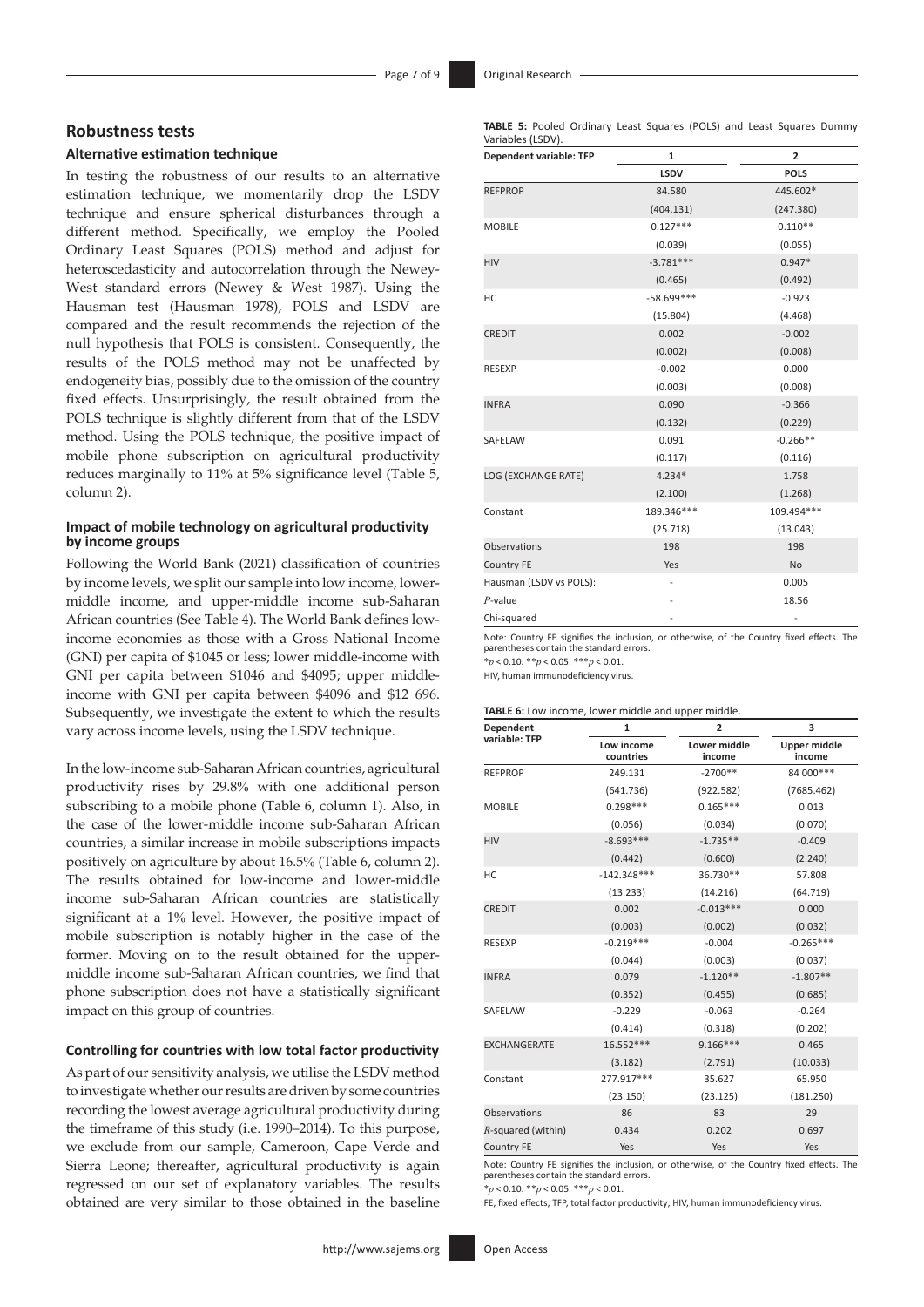**TABLE 7:** Accounting for countries with low total factor productivity (TFP), and inclusion of additional control variables.

| Dependent variable: TFP | <b>Countries with low TFP</b> | Inclusion of extra controls |
|-------------------------|-------------------------------|-----------------------------|
| <b>REFPROP</b>          | 84.580                        | 117.685                     |
|                         | (404.131)                     | (394.321)                   |
| <b>MOB</b>              | $0.127***$                    | $0.125***$                  |
|                         | (0.039)                       | (0.039)                     |
| <b>HIV</b>              | $-3.781***$                   | $-3.456***$                 |
|                         | (0.465)                       | (0.469)                     |
| НC                      | $-58.699***$                  | $-49.968***$                |
|                         | (15.804)                      | (13.635)                    |
| <b>CREDIT</b>           | 0.002                         | 0.004                       |
|                         | (0.002)                       | (0.003)                     |
| <b>RESEXP</b>           | $-0.002$                      | $-0.002$                    |
|                         | (0.003)                       | (0.004)                     |
| <b>INFRA</b>            | 0.090                         | 0.177                       |
|                         | (0.132)                       | (0.158)                     |
| SAFELAW                 | 0.091                         | 0.088                       |
|                         | (0.117)                       | (0.133)                     |
| <b>EXCHANGERATE</b>     | $4.234*$                      | $6.363***$                  |
|                         | (2.100)                       | (2.004)                     |
| LAND                    |                               | $0.001***$                  |
|                         |                               | (0.000)                     |
| LAB                     |                               | $-0.001*$                   |
|                         | -                             | (0.000)                     |
| <b>MACH</b>             |                               | $-0.001$                    |
|                         |                               | (0.000)                     |
| LOG(FERT)               |                               | $-3.008*$                   |
|                         |                               | (1.594)                     |
| Constant                | 189.346***                    | 187.152***                  |
|                         | (25.718)                      | (28.851)                    |
| Observations            | 198                           | 198                         |
| R-squared (within)      | 0.141                         | 0.1621                      |
| <b>Country FE</b>       | Yes                           | Yes                         |

Note: Country FE signifies the inclusion, or otherwise, of the Country fixed effects. The parentheses contain the standard errors.

\**p* < 0.10. \*\**p* < 0.05. \*\*\**p* < 0.01.

FE, fixed effects; TFP, total factor productivity; HIV, human immunodeficiency virus.

(Table 7, column 1). Consequently, the positive impact of mobile subscriptions is not driven by countries with a low level of agricultural productivity.

#### **Inclusion of additional control variables**

In this sub-section, we include in our model some control variables which have been proven in the literature to be drivers of agricultural productivity. These variables include land, labour machinery and fertiliser. The results obtained are not significantly different from those obtained previously (Table 7, column, 2)

# **Conclusion and policy implications**

This research investigates the contribution of mobile phone technology and its impact on agricultural productivity in SSA. This research work, to the best of our knowledge, is the first to report evidence suggesting that the adoption of mobile phone technology is also a driver of agricultural productivity in SSA. A method employed by Fuglie and Rada (2013) was used to explain changes in agricultural TFP growth in SSA. These variables were regressed against TFP to explain the changes in agricultural TFP growth.

Our result indicates that mobile technology enhanced and contributed to agricultural TFP growth in SSA. The use of mobile phone technology helped farmers to access information on prices and logistics, and even assisted them in entering new markets. It also allows the transfer of information between rural areas and core markets.

The negative impact of HIV on agricultural productivity suggests that adequate measures should be taken to reduce the spread of it, as it affects the number of people available for agricultural work, in terms of those affected by the disease, and because family members and friends spend otherwise productive time looking after them.

According to WDI (2017), the SSA region is the poorest region in the world. There is an urgent need to rescue this region from its present precarious situation. The World Development Report (2008) states that growth in the agricultural sector has double the potential of other sectors to reduce poverty. Riaz (1997) observed that significant improvements in the telecommunications infrastructure in Malaysia, aided not only agricultural productivity, but also a successful economic transformation. Corroborating this, Madden and Salvage (1998) reported that failure to advance telecommunication infrastructure in the transitional economies of countries in Central and Eastern Europe led to a decline in trade performance and regional productivity. Since mobile phone technology has been found to be positively related to agricultural TFP growth, and there is evidence that telecommunication infrastructure helped to revive weak economies, it is only reasonable that investments in mobile telephony be increased and sustained with the aim of increasing agricultural productivity and, eventually, economic growth.

## **Study limitations**

This research work is limited in terms of data availability. We relied on secondary sources of data; data on a national level for a set of predominantly developing economies where resources devoted to data collection are low which might consequently give rise to estimation issues. Our model estimations were inevitably limited in terms of obtaining a set of consistent time series across all the variables which, as hypothesized might influence agricultural productivity. This study paves the way for further studies to employ other methods such as parametric and non-parametric methods, to measure agricultural productivity and to explore other drivers of productivity.

## **Acknowledgements Competing interests**

The authors declare that they have no financial or personal relationships that might have inappropriately influenced them in writing this article.

### **Authors' contributions**

O.A was involved in the conceptualisation of the study, literature review, data analysis, presentation and interpretation